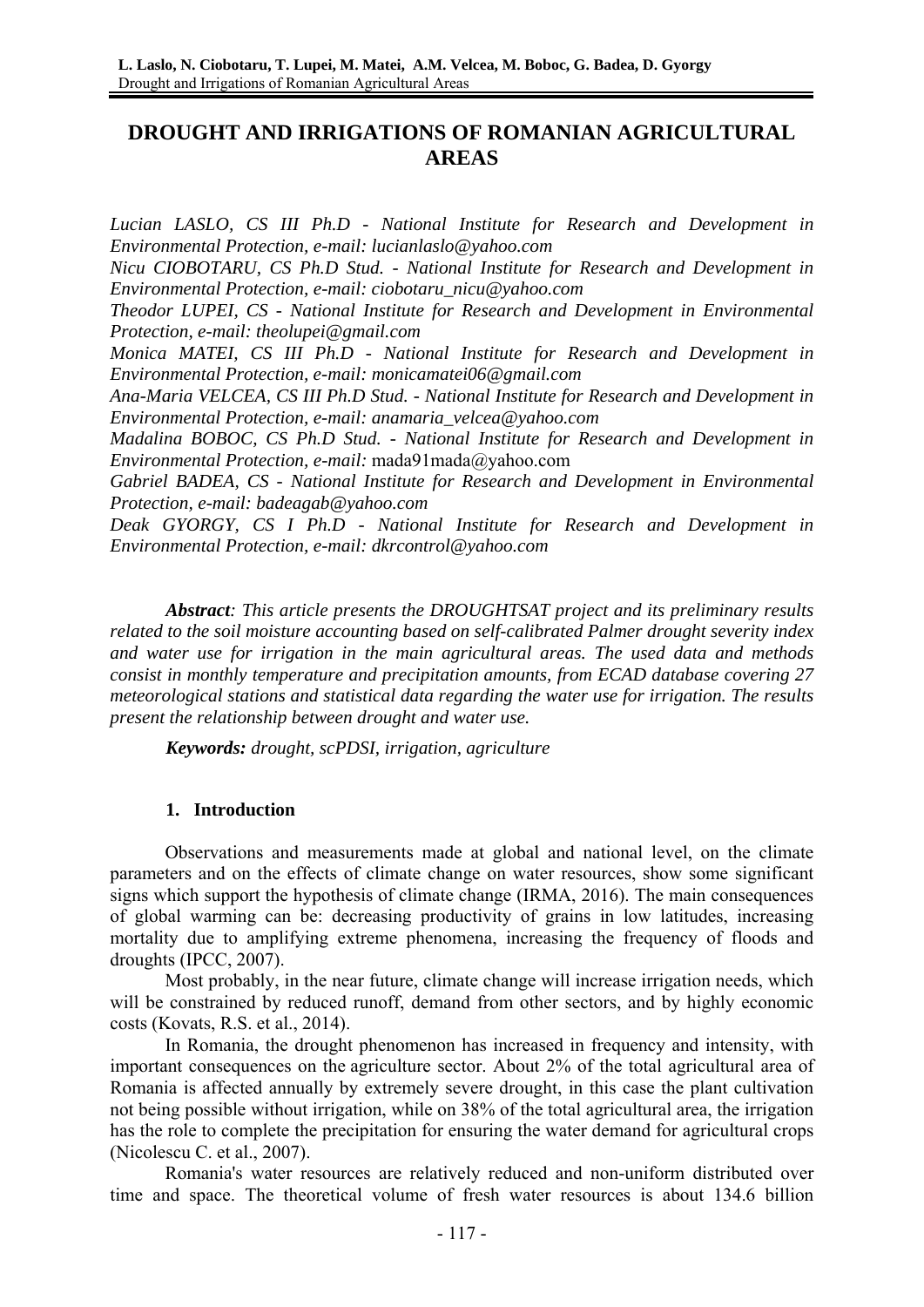m<sup>3</sup>/year, which consist of surface water (rivers, lakes, Danube River) and groundwater (ANAR, 2016).

According to Water Statistics Report of Eurostat, the total volume of fresh water that can be technical used is estimated to about 36.3 billion  $m^3$ /year (long-term annual mean), so Romania belong to the category of European countries with modest water resources (22<sup>nd</sup>) place for total water resources and  $16<sup>th</sup>$  place for the water resources formed on its territory). The Danube River and the inland rivers have a contribution of about 90% to the total volume of fresh water that can be technically used, while the groundwater had a contribution of about 10%.

The specific availability of fresh water resources is about  $1840 \text{ m}^3$ /inhabitant, a situation that is considered to be modest (Eurostat, 2017). According to the World Water Development Report of United Nations Organization, a country is affected by water stress when its annual water resources are below the critical value of  $1700 \text{ m}^3$ /inhabitant.

Romania has modest water resources that can be technically used, so these will be intensely exploited in the future due to intensification of drought phenomenon predicted in the actual context of climate change.

In order to assess the drought phenomenon at national level, in the present paper has been calculated the self-calibrated Palmer drought severity index – scPDSI, which is a variant on the original PDSI index developed by Wayne Palmer in 1960s (Palmer, 1965). The scPDSI has been developed to make results from different climate regions comparable and is calculated from time series of precipitation and air temperature, together with fixed parameters related to the soil characteristics at each location (Osborn et al., 2017).

 This index is useful to understand drought phenomenon associated with agriculture, by calculating water supply and demand. The results of this paper present the correlation between drought and volume of water use for irrigation in Romanian agricultural areas.

The paper is structured as follows: section 2 describes the data and the methods that were used, while section 3 outlines the results. Section 4 summarizes the conclusions.

# **2. Data and methods**

Based on information presented above, this paper aims to present the correlation between drought conditions (based on self-calibrated Palmer drought severity index - scPDSI) and water volume used for irrigation, for given locations and time periods.

For this, has been used monthly air temperature data and precipitation amounts for the time period 1990-2016, at 27 meteorological stations, distributed all over the Romanian territory (Figure 1). Monthly meteorological parameters were calculated using daily air temperature data and precipitation amounts provided by the European Climate Assessment and Dataset (ECA&D) database (Wijngaard et al. 2003), as primary source, while the missing data were completed from ROCADA and Reliable prognosis weather databases<sup>1</sup> (which includes reanalysis data from NCEP/NCAR database).

An R package for PDSI which represents a modified version of the University of Nebraska's C++ PDSI implementation was used to calculate the self-calibrated Palmer drought severity index, by using the monthly meteorological data. In Table 1 are presented the classes of PDSI, where near 0 values represents normal conditions and the outer values extreme conditions.

Table1. The Palmer Drought Severity Index Classes

1

 $1$  http://rp5.ru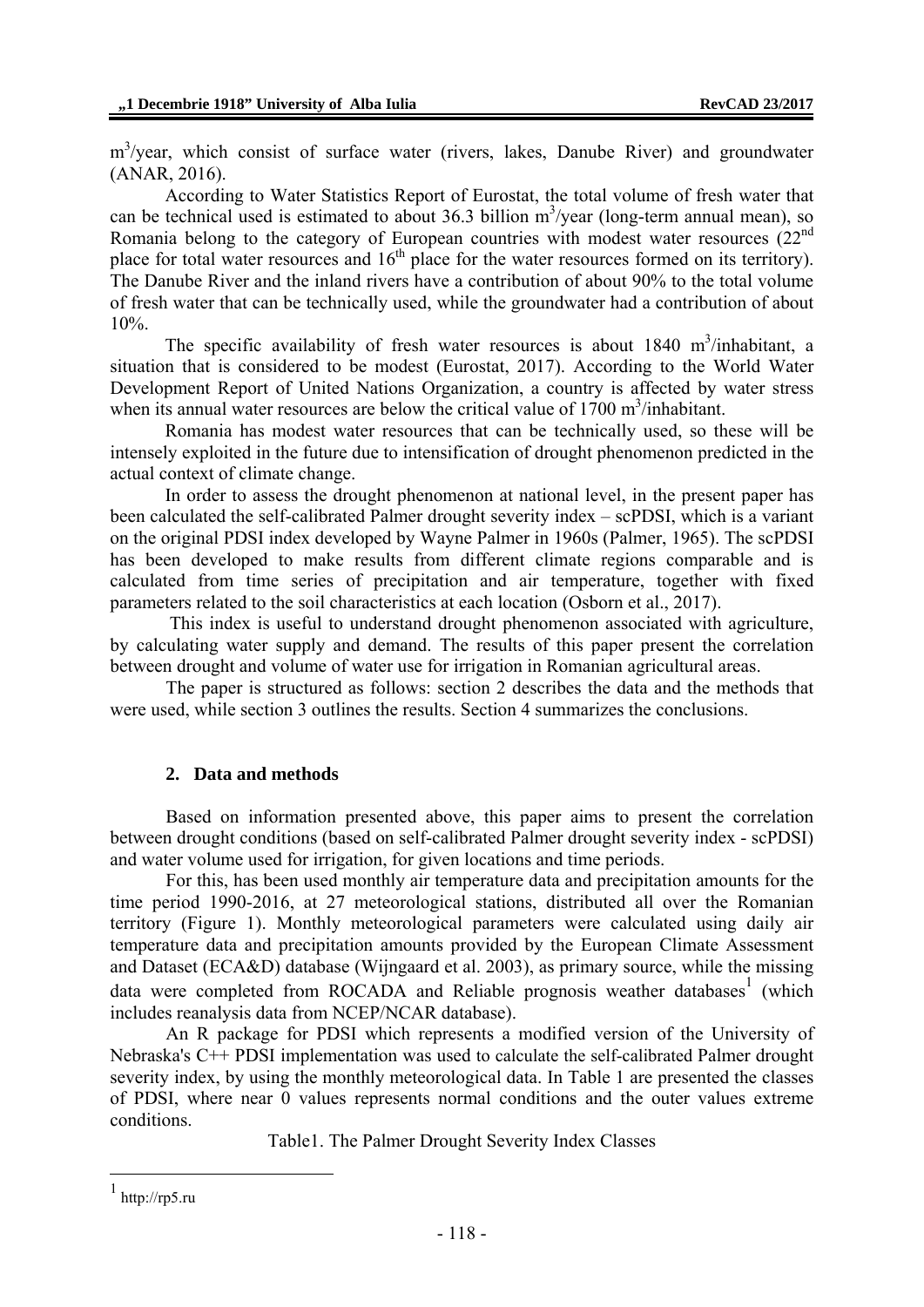| <b>Severity Index</b> | <b>Class of Conditions</b> |
|-----------------------|----------------------------|
| $\leq$ -4.00          | extreme drought            |
| $-3.00$ to $-3.99$    | severe drought             |
| $-2.00$ to $-2.99$    | moderate drought           |
| $-1.00$ to $-1.99$    | mild moderate              |
| $-0.50$ to $-0.99$    | incipient drought          |
| $-0.49$ to $+0.49$    | near normal                |
| $+0.50$ to $+0.99$    | incipient wet spell        |
| $+1.00$ to $+1.99$    | slightly wet               |
| $+2.00$ to $+2.99$    | moderately wet             |
| $+3.00$ to $+3.99$    | very wet                   |
| $>= +4.00$            | extremely wet              |

The evolution of scPDSI was represented monthly for 1990-2016 period. The values were presented in meteorological stations, selected based on their position related to counties where the irrigation quantities are presented: Arad, Calarasi, Constanta, Craiova, Galati, Iasi, Miercurea Ciuc, Rosiorii de Vede, Sulina and Turnu Magurele.



Fig.1. Localization of meteorological stations

*DEM data source: EU-DEM*  The information regarding the irrigated area (ha) and the volume of water used for irrigation  $(m^3)$  are presented as the specific volume of water used for irrigation  $(m^3/ha)$  at county level. The data was processed from reports provided by the National Administration on Land Development  $(ANIF<sup>2</sup>)$ . These information are presented as monthly cumulative quantities, calculated as sum of the irrigation campaigns per month for the following years

<u>.</u>

<sup>2</sup> http://www.anif.ro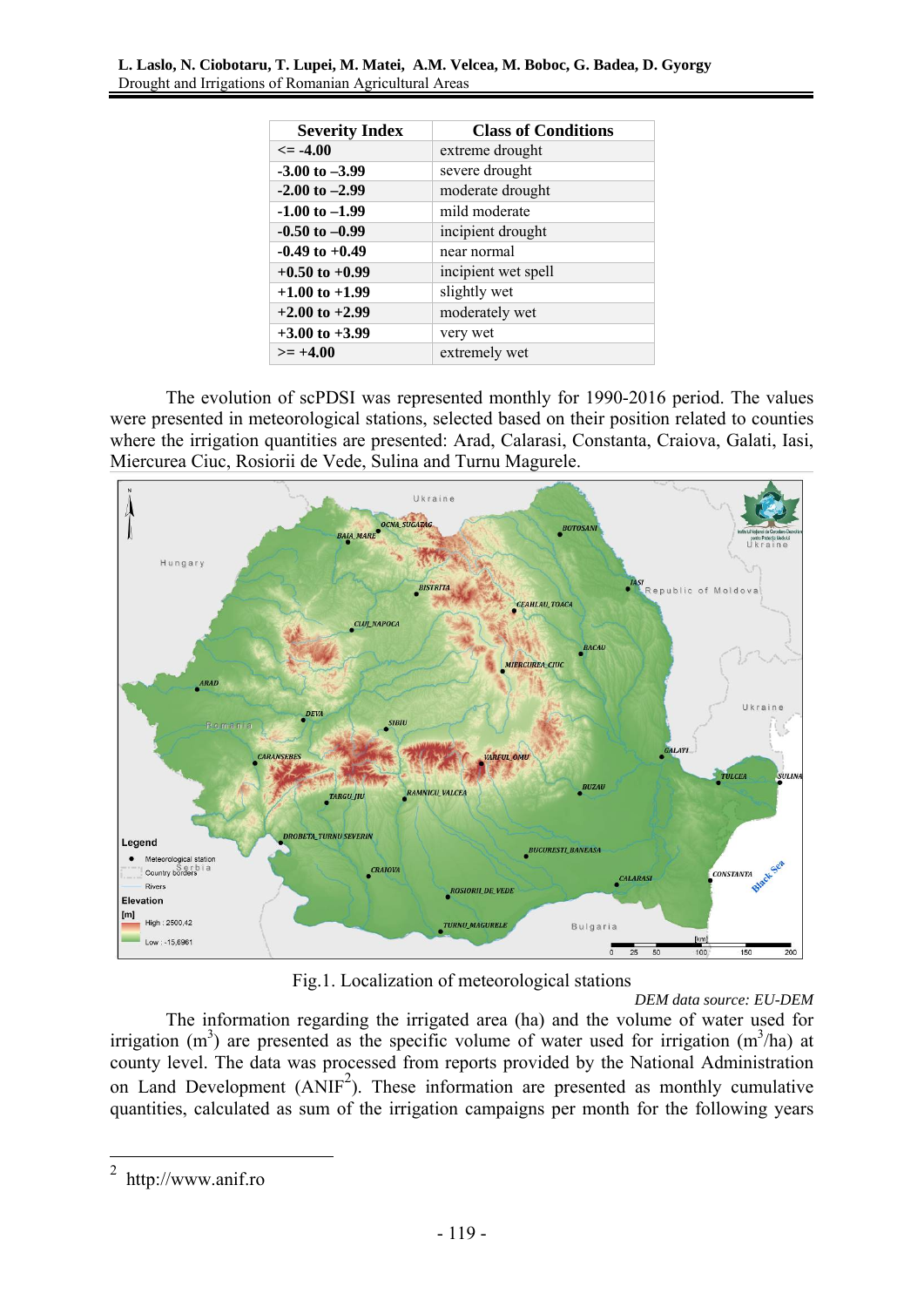2010-2012 and 2016. The analysed counties were selected based on their location and drought vulnerability: Braila, Calarasi, Constanta, Covasna, Dolj, Iasi and Teleorman.

The GIS environment is represented by the shapefiles with the positioning of the meteorological stations, countries and county borders, the digital elevation model and the rasters with the scPDSI values resulted from Spline interpolation for the entire country with the default setting.

# **3. Results**

The results presents the evolution of the PDSI for 27 stations, for 1990-2016 and are depicted in Figure 2 where it can be observed the periods with drought events or high moisture deficit. Intervals with water deficit are specific between 1992 and 1996 for most of the stations, especially for the southern part of Romania. Another years marked by severe drought are 2000, 2007, and 2012, and generally there is regional pattern in the development of drought process as it resut from the figure below where stations Turnu Măgurele, Roșiorii de Vede, Craiova, and Călărași have similar patterns (Figure 2).



Fig. 2. The evolution of scPDSI to the analyed meteorological stations for (1990-2016) period

In scatches below (Figure 3) are presented the monthly volumes of water per hectar used to irrigate during vegetation season. The irrigation process is strongly related with the seasonal and multi-annual fluctuations of the scPDSI, therefore during a low value of the scPDSI we have high values of the water used to irrigate. As an exemnple, the values from 2012 for all the stations in the figure 2 are coresponding to the higher share of water per hectare in comparation with the 2010 wich is a wet year for most of the stations.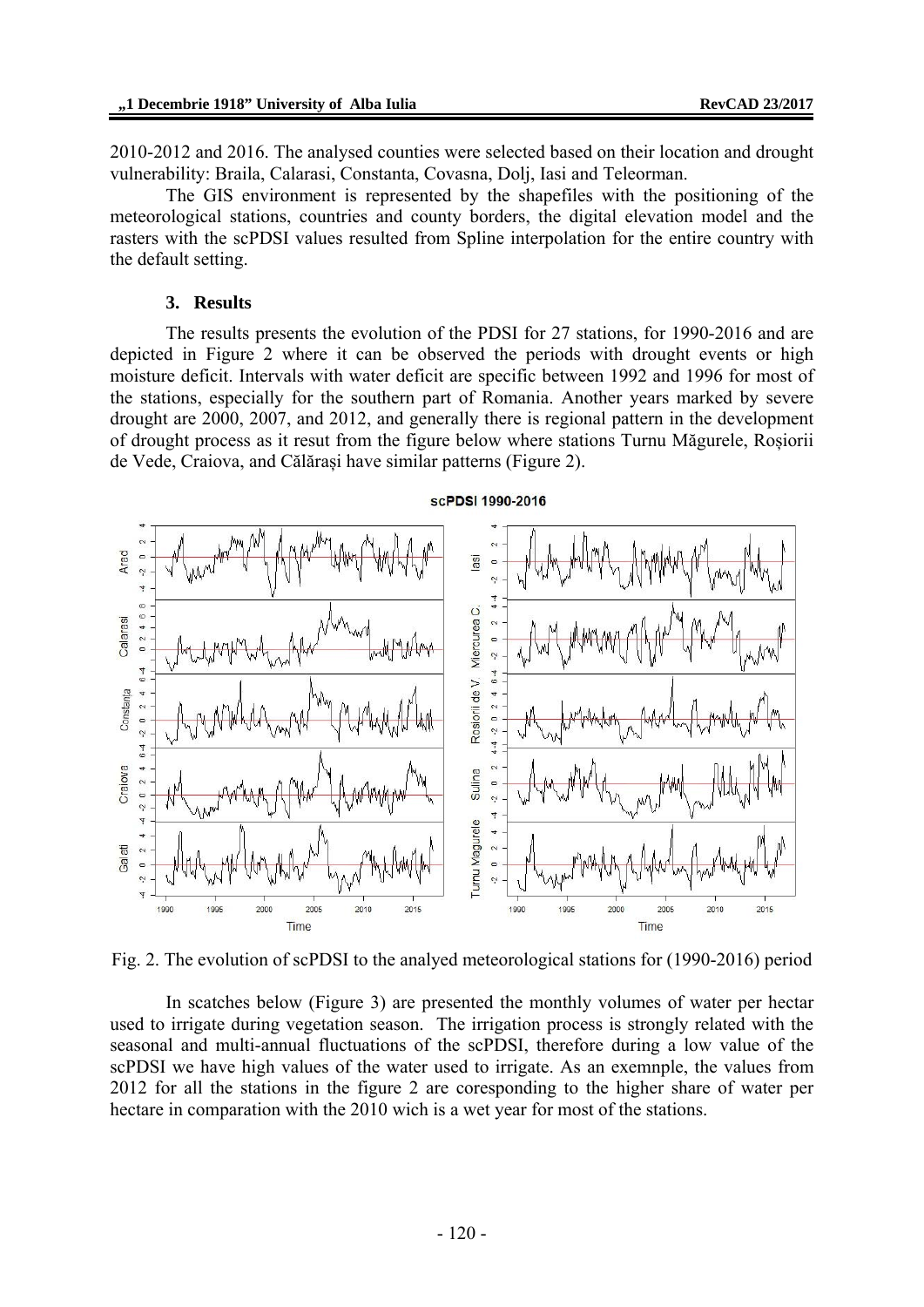

*Source: ANIF*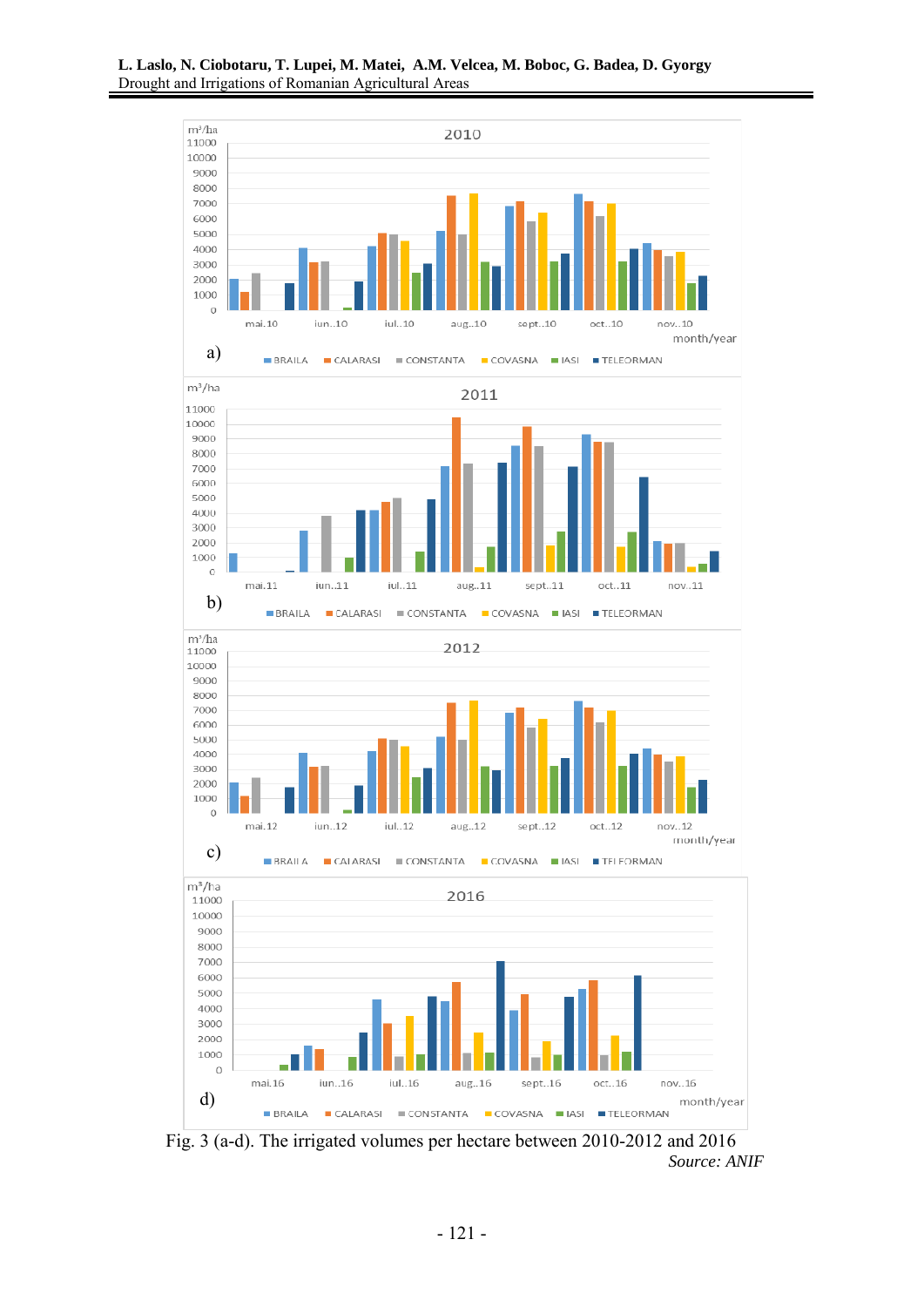The selected counties can be grouped by the irrigated quantities in regional patterns, this corelation being observed also for the PDSI, calculated from metheorological stations data. As example, in the counties situated in suthern Romania (Brăila, Călărași, Constanța and Teleorman) are apllied higher irrigated volumes of water than in center of the country (Covasna county) or est (Iași county). There are also exceptions recorded for Covasna county in 2010 and 2012, when the irrigated quantities were similare to the southern counties. Another exception is for Constanța county in the year 2016, when the reported quantities were smaller than for the others counties from south of Romania. From those figures results the management practices for the irrigated agricultural area during water deficit periods.

In the figures 4 and 5 is presented the pedo-metheorological status during the October and November 2012. Those months were selected in the context of extreme drought over Central Romania and South-South-Vest and severe drought in North-East. Those periods corresponds also to the maximum reported values for monthly irrigation per hectare.



Fig. 4. Spatial distribution of soil water reserve in October 2012, based on scPDSI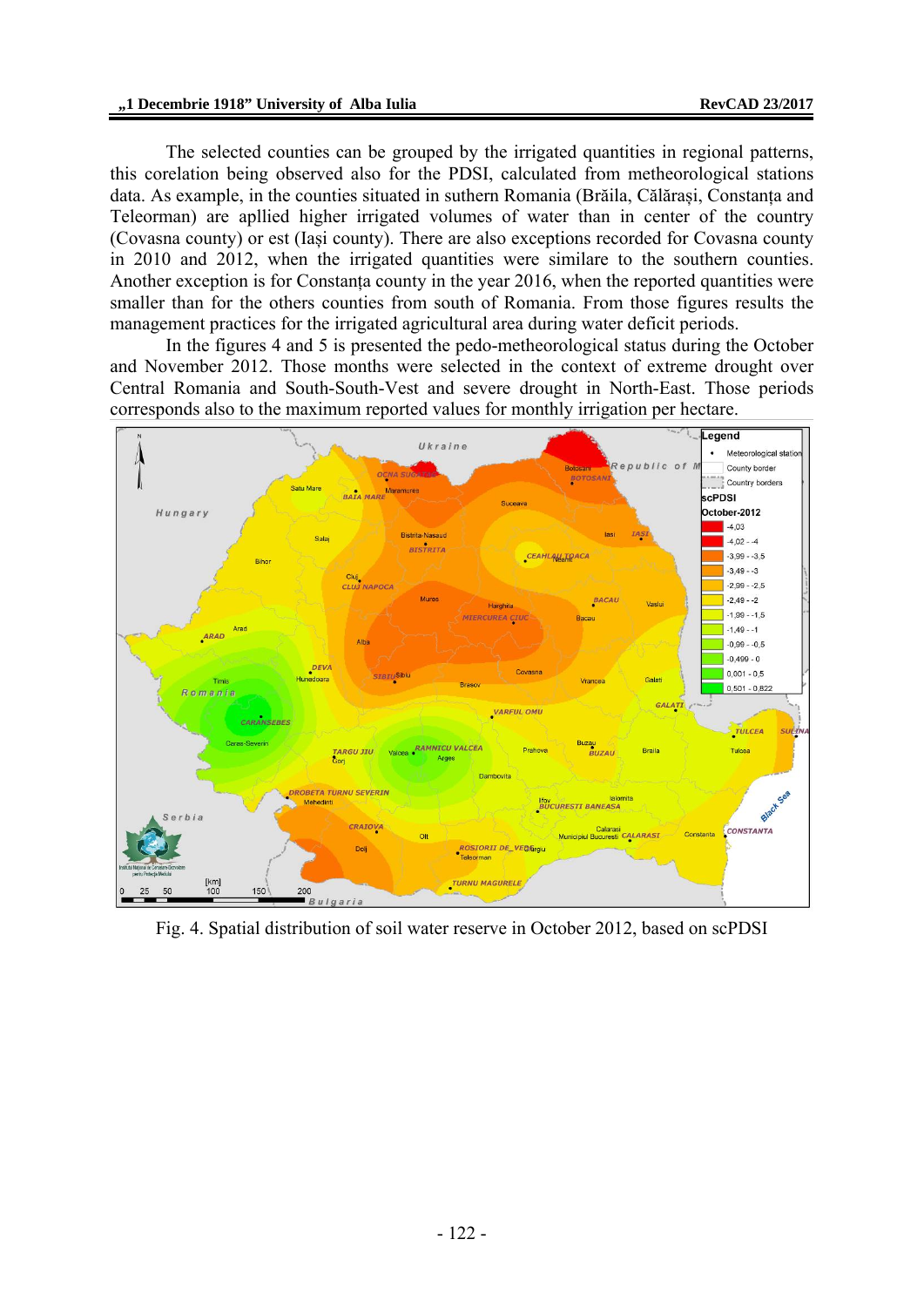

Fig. 5. Spatial distribution of soil water reserve in November 2012, based on scPDSI

From the above figures it is outlined the temporal and spatial evolution of the pedological drought as a low developing event, during the pick of the maximum intensity of the phenomena. The regional distribution of drought (Figure 4 and 5) is related to the water use for irrigation in the selected counties, presented in figure 3. Therefore the quantities used for irrigation in central part of the Romania in Covasna county were about to  $7000 \text{ m}^3/\text{ha}$  in October, similar to the others counties from Southern Romania.

# **4. Conclusions**

From the performed analysis it can be concluded that scPDSI is an indicator of the pedo-meteorological state, useful for the management of agricultural lands, especially during water deficit periods. From the 2012 drought event we can conclude that the water use for irrigation was related to the regional distribution of the scPDSI.

The multiannual values of PDSI indicates in good manner the periods with water deficit, such as 1992-1995, 2000-2004 intervals, or single events like 2007 and 2012 droughts. Also, this indicator presents the long term evolution of the soil moisture.

The irrigation activities can use the scPDSI to schedule the water volumes for maximum efficiency. This observation is related to the water use in irrigation during the drought event of 2012, accurately detected by the scPDSI.

Additional information is necessary for the precise management of water during the drought events by considering the detailed analysis of the presented parameters and index and also supplementary data regarding the agricultural crops and irrigation systems.